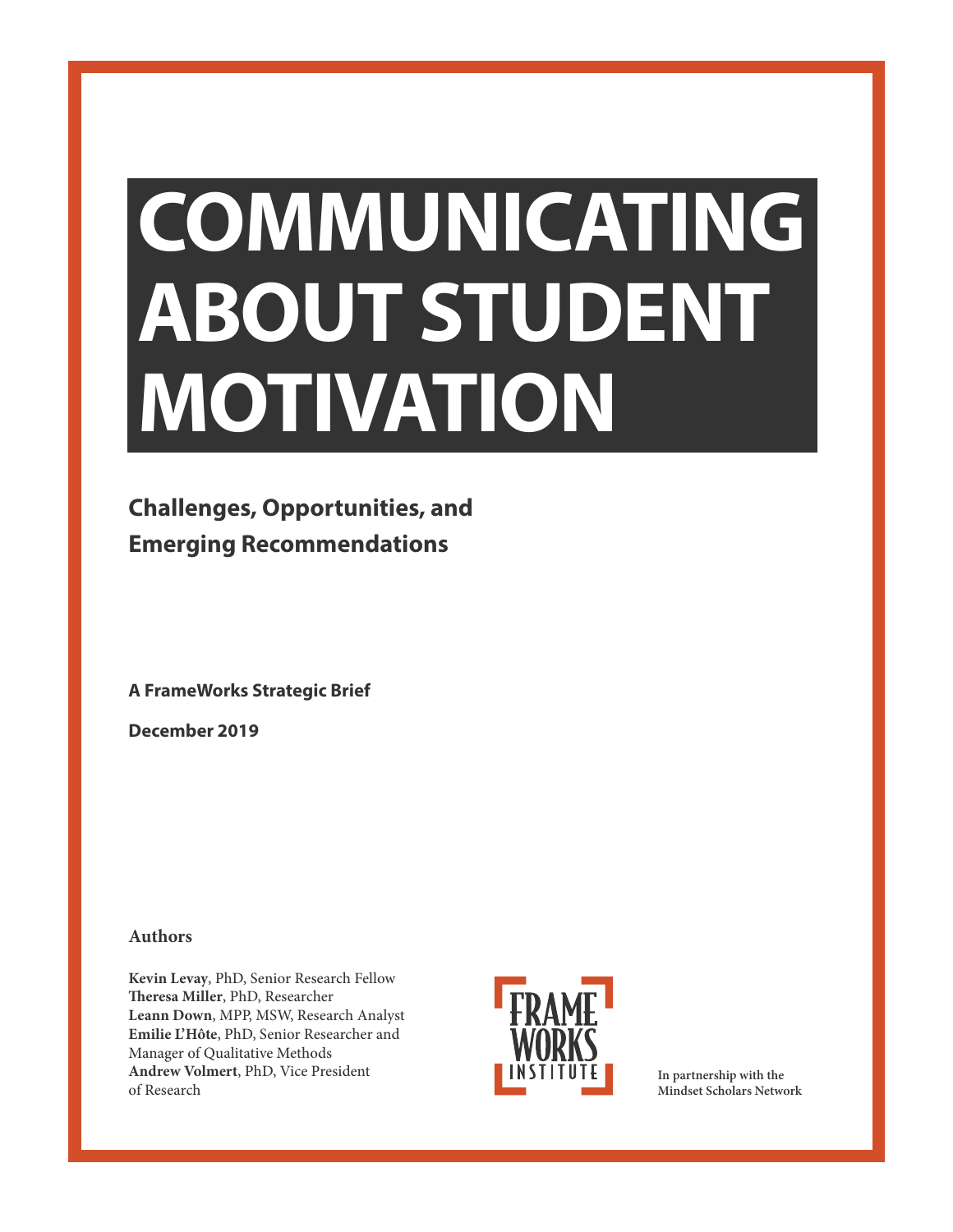# **Contents**

| <b>Introduction</b>                           | 02 |
|-----------------------------------------------|----|
| <b>What Are We Trying</b><br>to Communicate?  | 03 |
| <b>Challenges and</b><br><b>Opportunities</b> | 06 |
| <b>About FrameWorks</b>                       | 18 |

**Communicating about Student Motivation**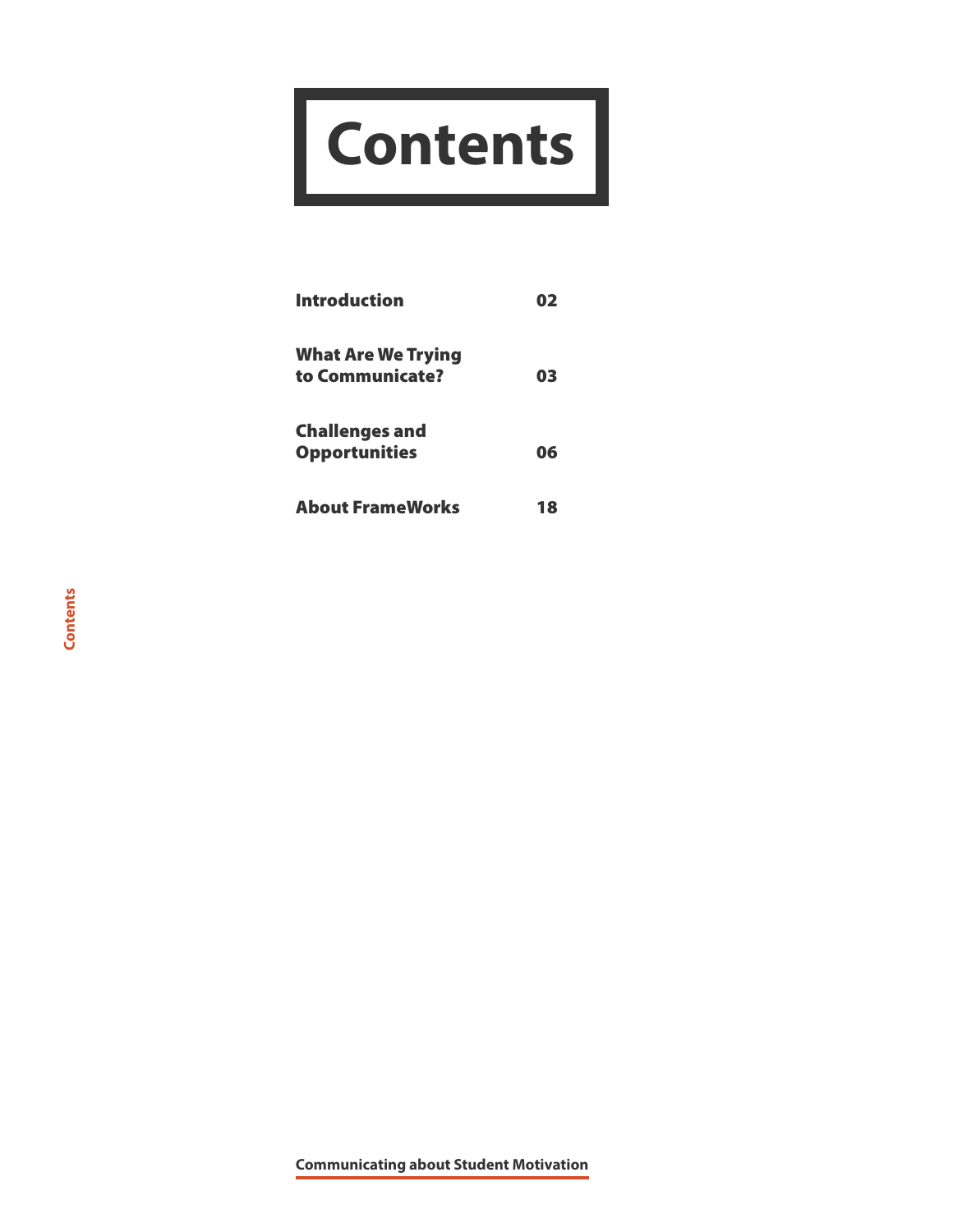# <span id="page-2-0"></span>**Introduction**

Communicating about student motivation can easily go awry. There are a number of potential barriers to being heard and understood. Both the public and educators have multiple, deeply held ways of thinking about motivation and learning. Some of these existing ways of thinking make it harder for communicators to get their points across, while others make it easier.

This strategic brief identifies challenges and opportunities posed by these existing ways of thinking. In each case, we offer strategies for navigating these ways of thinking, providing recommendations about how to address challenges and take advantage of opportunities.

The brief is grounded in research conducted by the FrameWorks Institute, in partnership with the Mindset Scholars Network, to survey the terrain of expert, public, and professional thinking about student motivation.\* This research is part of a broader project to develop a comprehensive *core story of student motivation* to effectively communicate about this issue. Further research will be needed to build on the recommendations offered here and to identify the most effective ways of framing the issue.

A fuller description of the data and methods behind this research is available as a supplement to this brief.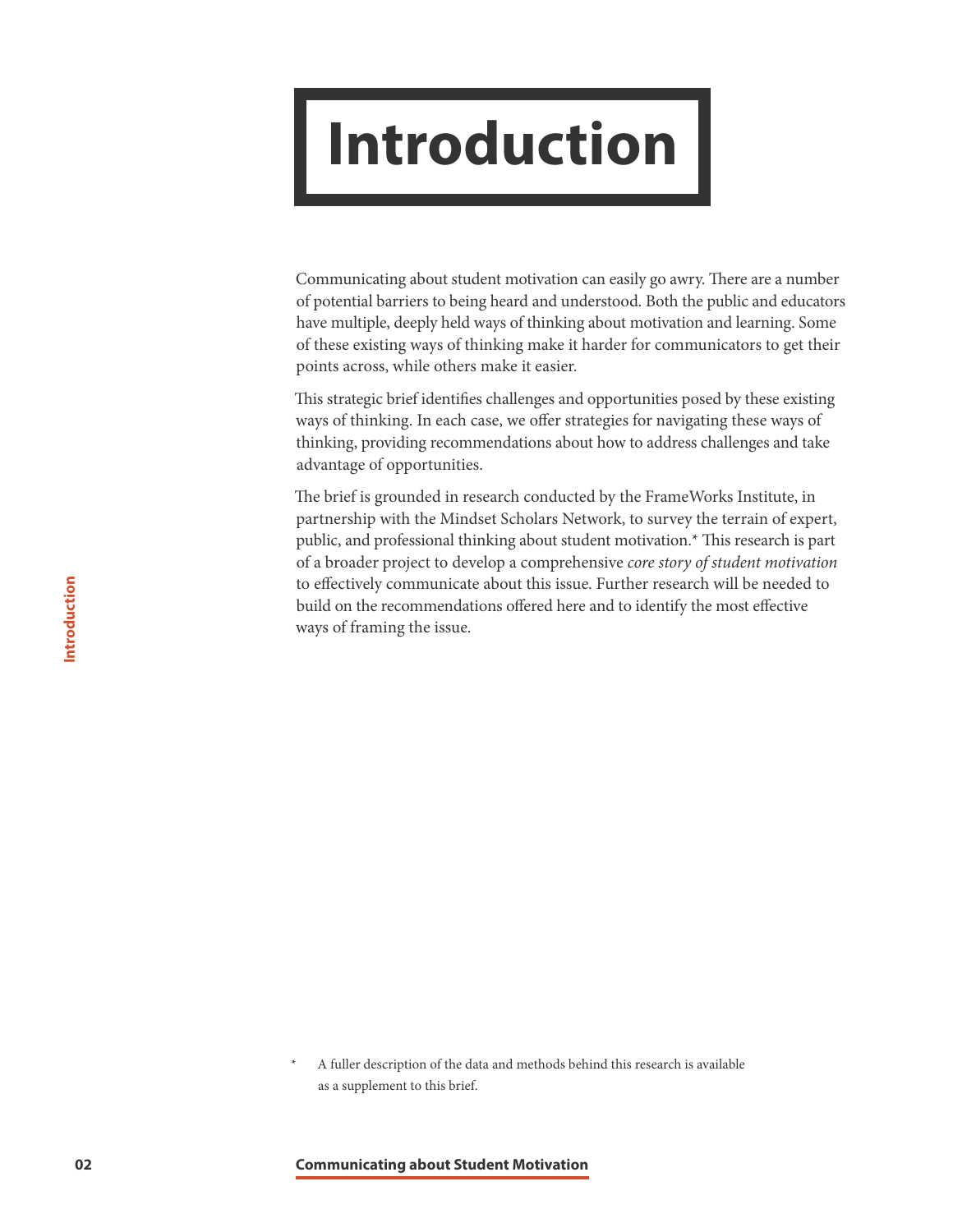# <span id="page-3-0"></span>**What Are We Trying to Communicate?**

**Example 123 Communicate the key ideas that energed from experiments the key ideas that energed from experts want to build support for through comments when the student motivation is a psychological process the Student** To develop an effective strategy for communicating about student motivation, it's necessary to identify a set of key ideas to get across. To do this, FrameWorks researchers conducted interviews and feedback sessions with experts in the field, and reviewed relevant literature across the disciplines of neurobiology, social psychology, educational psychology, sociology, and economics. Below, we summarize the key ideas that emerged from this process, which represent the core points that need to be effectively communicated and the solutions for which experts want to build support for through communications.\*

# WHAT IS STUDENT MOTIVATION?

- Motivation is a psychological process that drives learning and behavior.
- Student motivation is about students feeling energized to learn and is necessary to become engaged in school.
- Student motivation is a product of both the student *and the learning environment*.
- Student motivation is highly malleable and varies according to age, developmental stage, and relational and cultural context.

A fuller description of this "untranslated story" and of the research conducted to identify it is available as a supplement to this brief.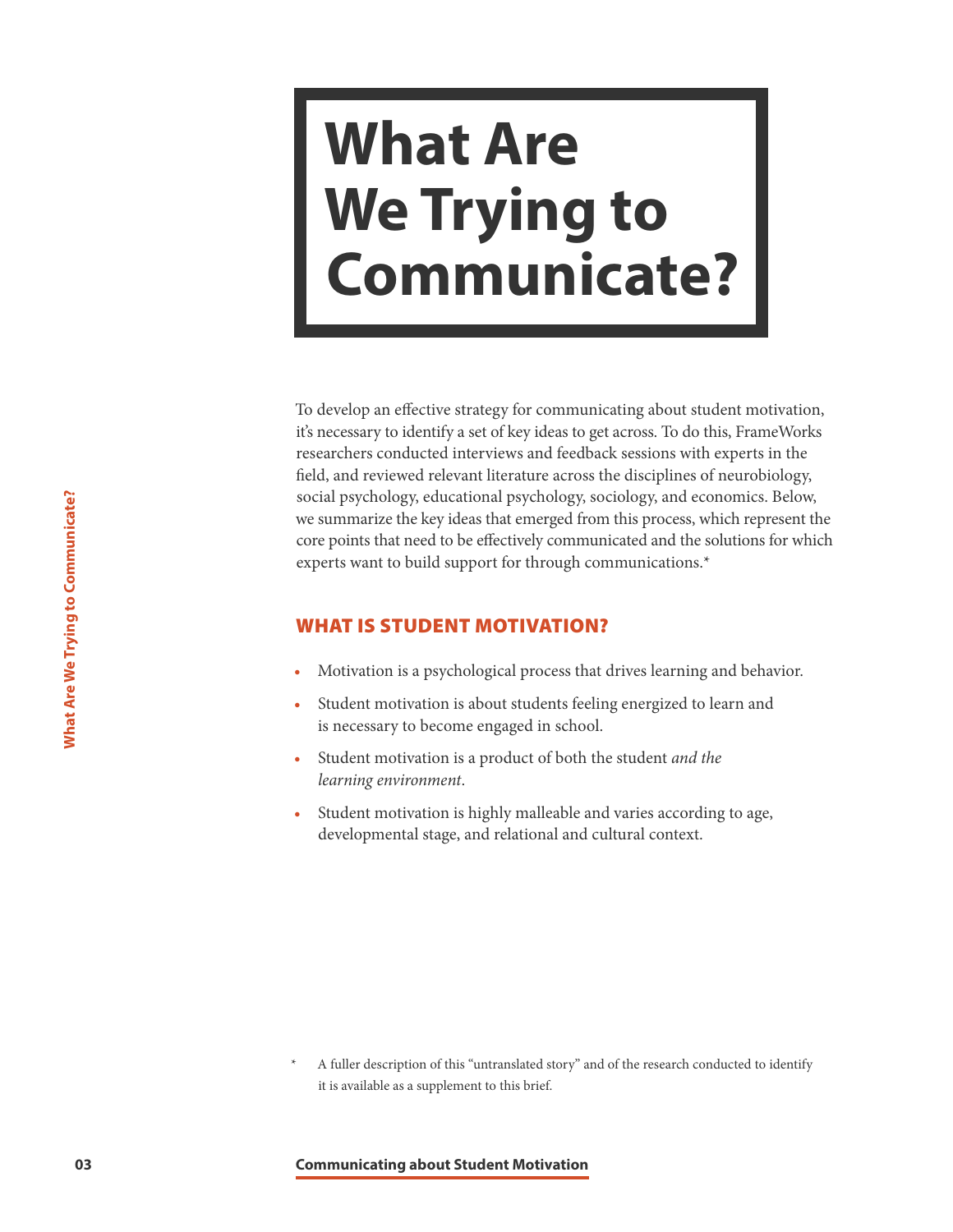# WHAT ARE THE FACTORS THAT SUPPORT STUDENT MOTIVATION?

- An educational environment that fosters a sense of belonging and purpose around learning that is shared by and evident to everyone who is part of the school community, including students, educators, administrators, staff, families, and the wider community.
- Trusting relationships within the school, family, and community that make students feel valued, cared for, and understood.
- Curriculum and instruction that are meaningful and purposeful to students, and empower them in the learning process.
- Feedback and assessment practices that focus on student effort and learning practices (e.g., "You worked really hard on that math quiz!"), rather than suggesting students have a fixed level of ability (e.g., "You're good at math!").

# **EXECTIVE THE FACTORS THAT**<br> **COMPUNIT MOTIVATION?**<br>
• A school environment that is psycholog<br>
• A school environment that does not ref<br>
in our society.<br>
• A school environment that focuses on communicates<br>
• Students' exp WHAT ARE THE FACTORS THAT UNDERMINE STUDENT MOTIVATION?

- A school environment that is psychologically and physically unsafe.
- A school environment that does not reflect the breadth of cultures in our society.
- A school environment that focuses on comparisons between students.
- Students' experiences of bias, discrimination, and stereotyping.
- Students' experiences of structural inequalities and under-resourced schools.

## WHAT ARE THE IMPLICATIONS OF STUDENT MOTIVATION?

- Feeling more motivated and supported in school helps to improve students' academic achievement and mastery of skills and subject matter.
- When students feel more motivated and supported in school, they are more likely to experience long-term success and wellbeing.
- Supporting student motivation has important societal benefits, including the possibility of increased civic skills and capacity, and economic productivity.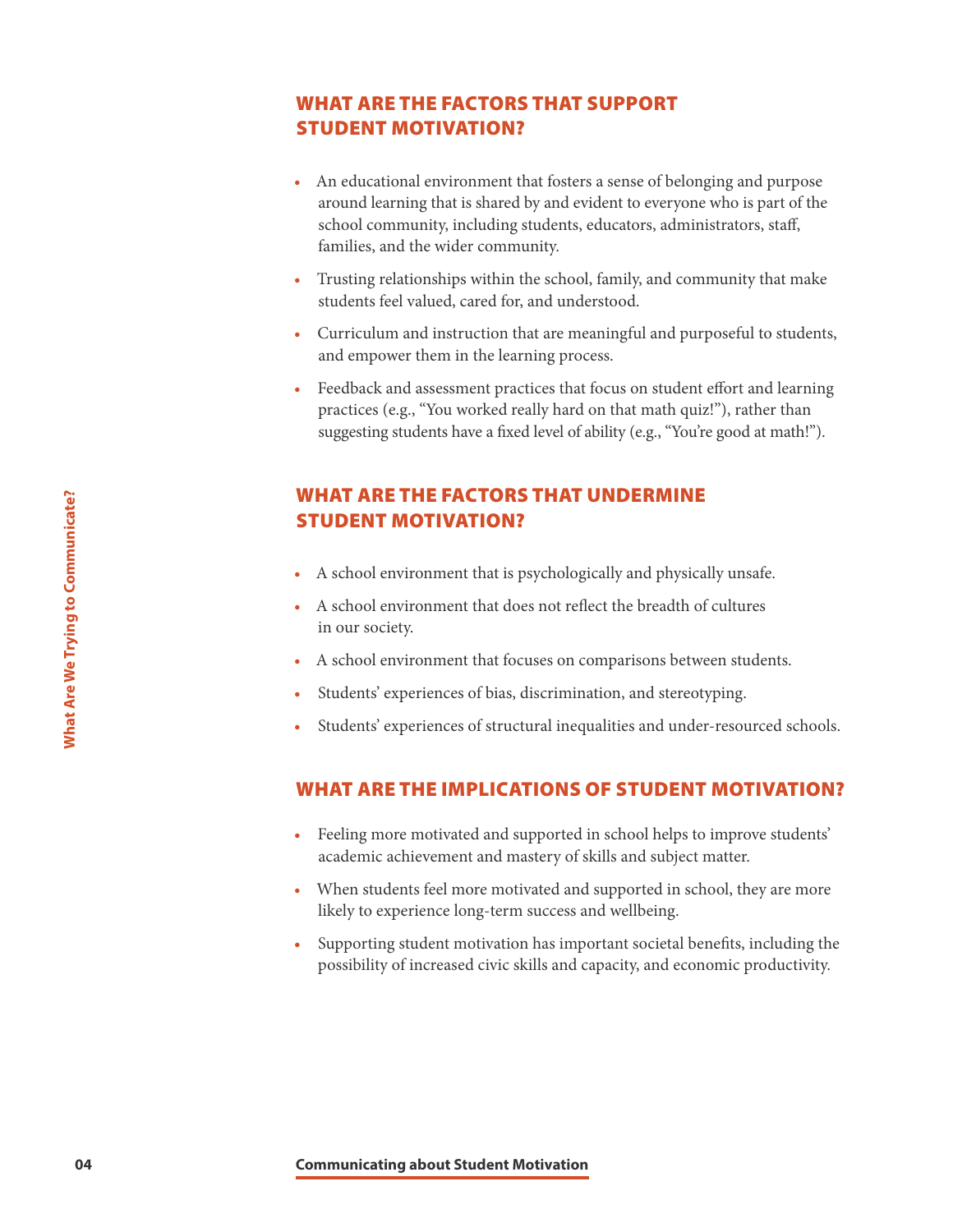# WHAT SHOULD BE DONE TO SUPPORT STUDENT MOTIVATION?

- Address systemic and structural sources of disadvantage, oppression, and exclusion experienced by students.
- Strengthen schools' relationships with families and communities.
- Incorporate inclusive practices and policies into all aspects of the school environment (e.g., eliminating metal detectors, promoting performances, presentations, art, etc. that reflect the diversity of the student body, and diversifying the teaching workforce to reflect the diversity of the student population and society).
- Adopt curricula and forms of classroom instruction that nurture student motivation (e.g., less reliance on high stakes testing, feedback that praises effort and skill, curricula that reflect students' perspectives, experiences, and backgrounds).
- **05 Communicating about Student Motivation**<br> **05 Communicating about Student Motivation**<br> **05 Communicating about Student Motivation**<br> **05** • Improve and expand professional learning and training on how best to support student motivation, and increase resources to support educators, staff, and schools.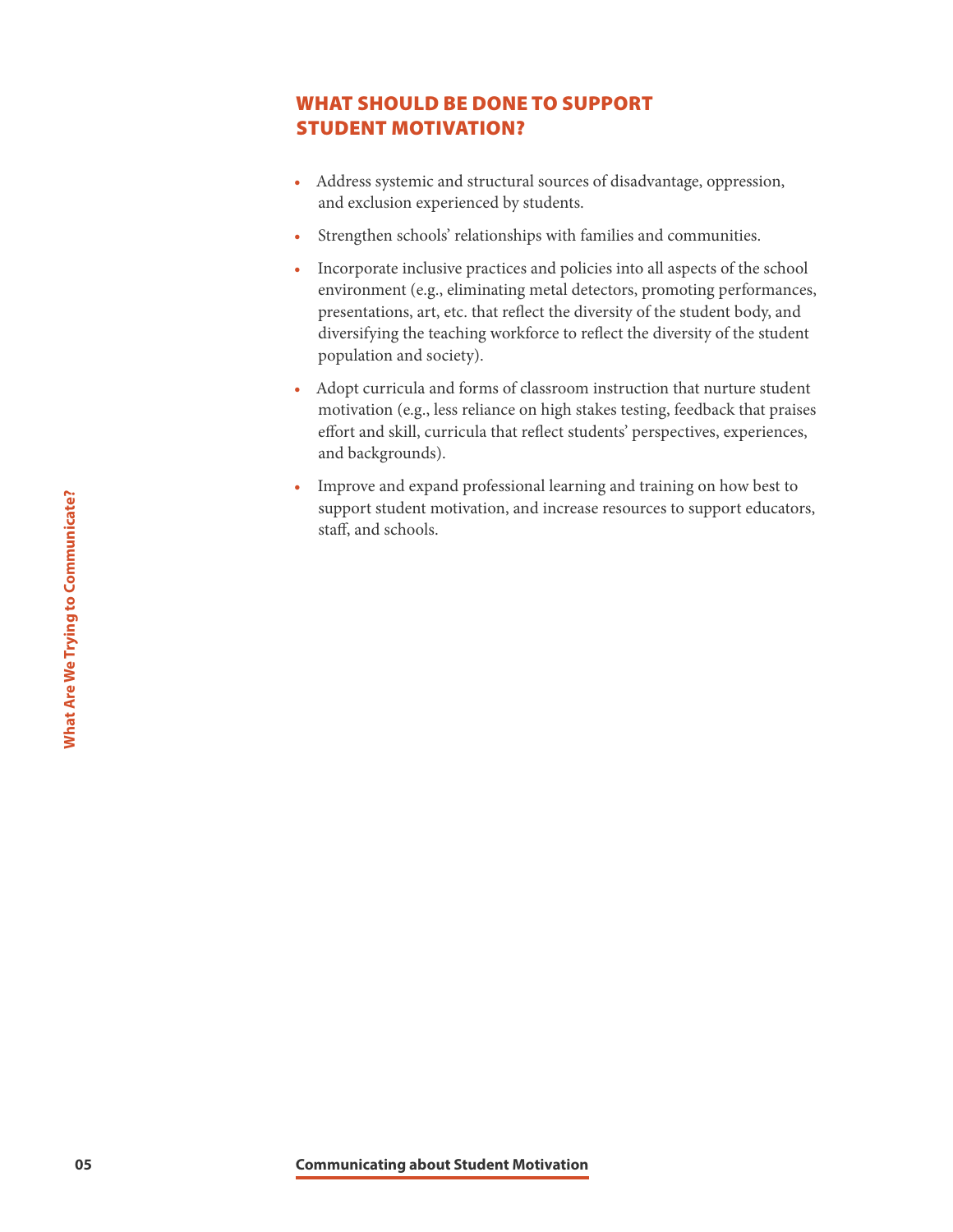# <span id="page-6-0"></span>**Challenges and Opportunities**

To understand how members of the public and professional educators think about student motivation, FrameWorks researchers conducted 35 interviews: 10 interviews with 6th–12th grade educators, 10 interviews with postsecondary educators, and 15 interviews with members of the public. Interviews were conducted in Houston, Texas; Minneapolis, Minnesota; and Baltimore, Maryland. A diverse sample of participants was recruited, with variation along several key dimensions, including socioeconomic status and race and ethnicity, and, in the case of educators, variation in professional background and educational institution (e.g., number of years in the profession and the socioeconomic composition of the student body at their institution). These interviews were analyzed to identify the deep, implicit ways of thinking that these groups use to think about student motivation. This analysis was supplemented with a secondary analysis of FrameWorks' past research on public thinking about education. This research yields an understanding of existing ways of thinking about student motivation among the general public and educators.

It is crucial to center power in our analysis of these shared ways of thinking. As part of our culture, these tacit, taken-for-granted patterns of thinking grow out of a history structured by systems of domination and oppression. While our analysis does not trace the roots of the specific ways of thinking discussed, it does attend to the ways in which dominant ways of thinking perpetuate existing inequities, as well as how some available ways of thinking—more promisingly offer a basis for problematizing and contesting unjust aspects of the existing social order.

**1987** of the student Motion. This analysis was supported for the student hotivation. This analysis was supported for FrameWorks past research on public this predict motivation. This analysis of FrameWorks' past research o Based on this research, we can identify both challenges and opportunities that communicators face in getting across the key ideas outlined above. As the discussion below notes, some of these challenges and opportunities apply to both the public and educators, while others apply only to one group or the other. We offer general recommendations about how to respond to the challenges and leverage the opportunities, with a couple of important caveats: further research is needed to identify specific framing strategies that work; and communicators must keep in mind that these general recommendations must be adapted to specific audiences and contexts and that different recommendations will be more or less relevant depending on the group addressed.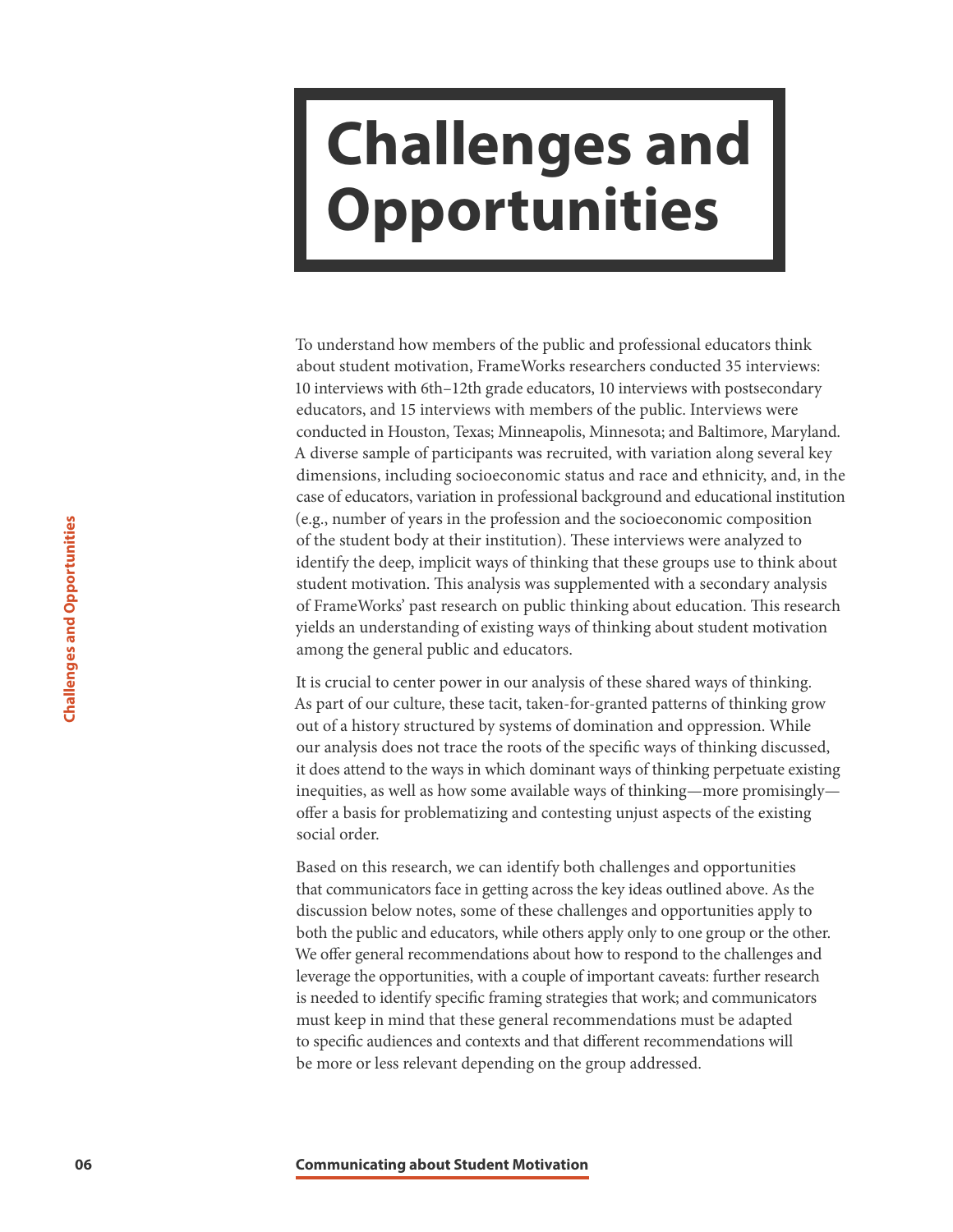## CHALLENGES

## **Challenge #1: Both members of the public and educators often understand student motivation as a personal trait or choice.**

There is a strong tendency among members of the public and educators alike to individualize student motivation. They understand student motivation to be either an innate trait or disposition, or an individual choice. People naturally have different goals and interests, and whether or not a student is motivated is ultimately up to each student. Students have to decide for themselves whether or not they want to learn and do well at school, and no one can make that decision for them.

#### **How this pattern of thinking makes it** *harder* **to get key points across:**

The idea that motivation is a personal trait or choice generates a sense of fatalism. If motivation comes down to being naturally interested in or personally choosing to learn and do well at school, there's not much that can be done about unmotivated students. Some students just can't be motivated, and the whole enterprise of fostering student motivation can seem unnecessary or futile.

**Example 12 Constrained Students** is used and the motiv footering student motivation can seem unm<br>
Moreover, this lice a makes it thardrefore proportional depend on individual students, then factore<br>
climate, curricula, Moreover, this idea makes it harder for people to see how environmental and structural factors shape student motivation. If motivation is assumed to ultimately depend on individual students, then factors like larger social structures, school climate, curricula, and practices seem less important.

How to address this challenge:

**AVOID** focusing on students' decisions or traits. Language that centers on personal traits or choices will make it harder for people to see how we can collectively support student motivation.

**FOREGROUND** and **EXPLAIN** how institutional and structural factors shape student motivation. Emphasize programs, policies, culture, and physical space—elements that shape student motivation across and beyond individual students.

# **Challenge #2: Both members of the public and educators assume that students are primarily motivated by rewards or incentives.**

Members of the public and educators frequently think of school as a place kids go because they have to, not because they want to. In turn, they think about school in instrumental terms, assuming that students are only motivated to learn and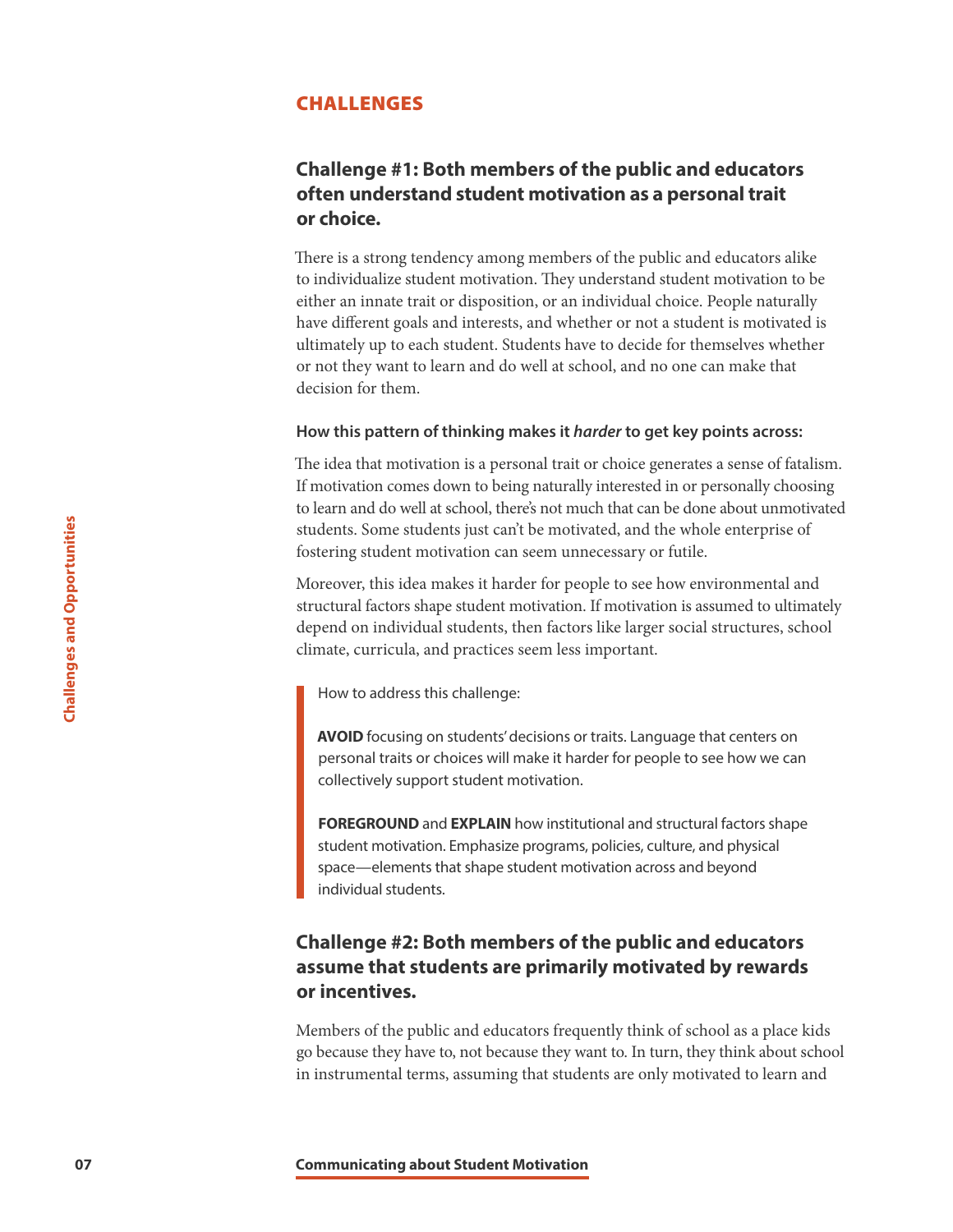do well at school when it yields personal benefits or tangible rewards. People think the best way to motivate students is to provide them with rewards and incentives for learning and doing well at school in the short or long term (e.g., permission to play or go out with friends, money for a good grade or doing homework, scholarships), or to educate them about the long-term benefits of education (e.g. getting a good or better-paying job) or the costs of a lack of education.

#### **How this pattern of thinking makes it** *harder* **to get key points across:**

While the tangible student outcomes related to school are certainly important, instrumental thinking of this sort makes it harder for people to understand the importance of intrinsic satisfaction and engagement in learning, and how changes to the process of learning itself might support student motivation. When thinking in this way, people are less likely to recognize that motivation can be fostered by giving students opportunities to express themselves, or by designing curricula and instruction that are attuned to the breadth of students' cultural backgrounds and foster a sense of belonging for all students.

How to address this challenge:

**AVOID** emphasizing rewards and incentives. This is likely to reinforce cramped instrumental thinking about how to promote motivation.

**EXPAND** thinking about motivation by highlighting sources of motivation intrinsic to the learning process. Emphasizing how schools can motivate and engage students by fostering a sense of belonging, enjoyment, and involvement in the learning process will bring into view a wider range of ways that schools can promote motivation.

# **Challenge #3: Members of the public and educators alike assume that student motivation develops mostly at younger ages, and becomes more fixed over time.**

**EXPERIMD** emphasizing rewards and incentional transmised instrumental thinking about noise of the examing process. Emphasional engage students by other in a server and engage students in the learning process will in of wa Members of the public and educators often assume that people's motivation to learn and do well at school is formed during early childhood. As students get older, their motivation to learn and do well at school is thought to be largely set and less sensitive to external influence. This means that there is little that can or should be done to foster motivation as students get closer to adulthood, and especially by the time they reach postsecondary education. Critically, this way of thinking is also shared by many postsecondary educators.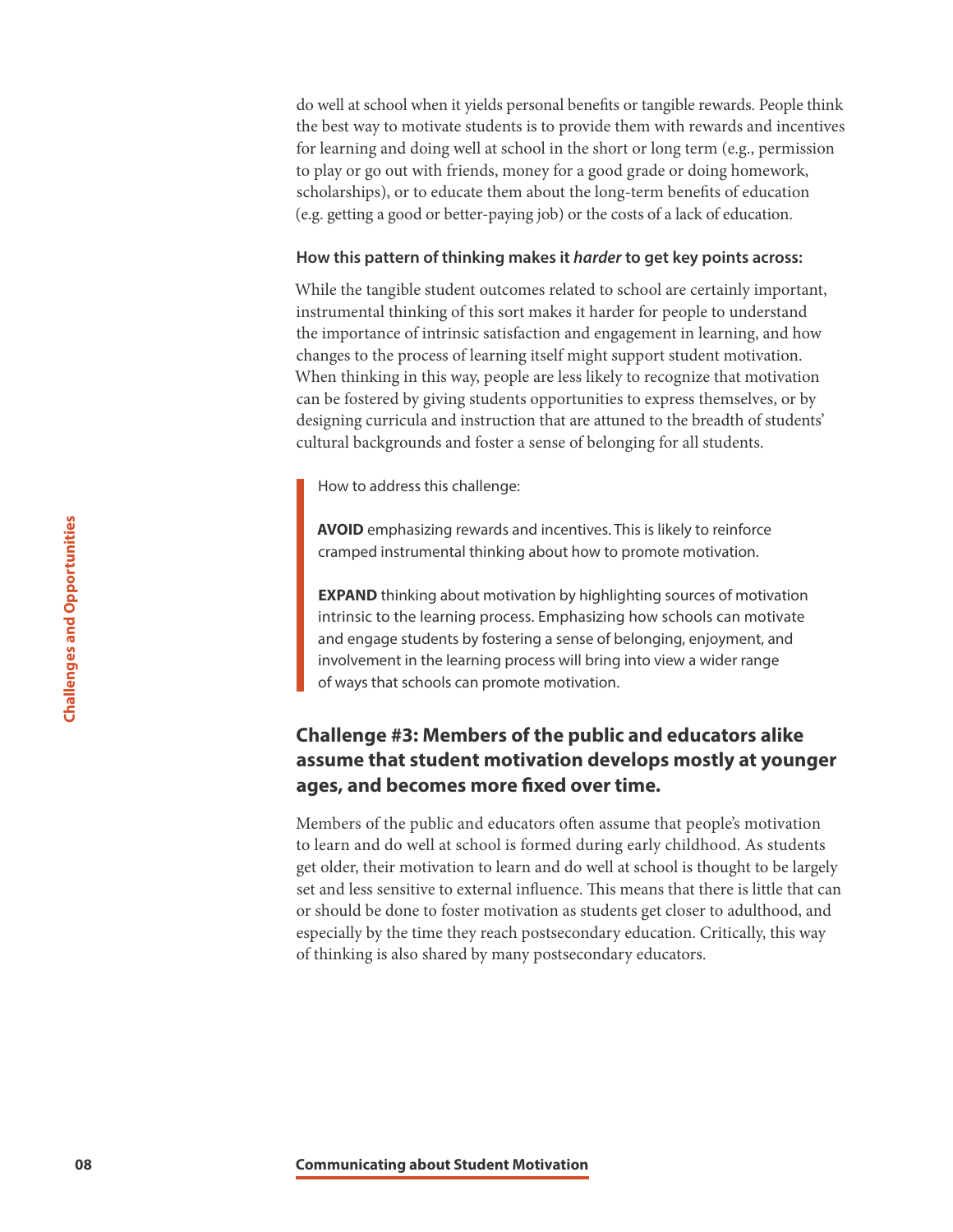#### **How this pattern of thinking makes it** *harder* **to get key points across:**

Thinking in this way makes it harder for people to see why supporting motivation among older students is necessary, and obscures how practices and policies can support motivation among older students. By this way of thinking, when older students aren't motivated and engaged in school, it's either too difficult to do anything about it or up to students themselves to fix.

How to address this challenge:

**EMPHASIZE** how motivation varies across time depending on circumstances. Highlighting the fluidity of motivation is important to counter fatalism about motivating students as they get older.

**FOREGROUND** and **EXPLAIN** the role of environments and social structures in shaping student motivation. Explaining how motivation at school depends on environmental and structural factors is critical to counter the idea that it is developed and increasingly intractable after early childhood.

**PROVIDE** examples of ways to create conditions that motivate older students. Concrete examples that illustrate how older students can be motivated will help to build understanding that there *are* steps that can make a difference with students of all ages.

# **Challenge #4: Members of the public and educators alike focus on some types of relationships while missing others, and don't understand how supportive relationships can be systematically promoted.**

Concrete examples that illustrate how older the bublid understanding that there are with students of all ages.<br> **Challenge #4: Members of the pu**<br> **Cocus on some types of relations and don't understand how support be syste** People recognize that positive relationships are essential to motivating students, but their thinking on relationships is limited in two key ways. First, people focus almost solely on relationships between students and families or students and teachers. In turn, they largely don't think at all about relationships between families and schools, much less relationships between these groups and the broader community. Second, they generally see relationships as a reflection of personal qualities—specifically, whether or not people *care.* People assume that as long as teachers and parents care enough, this suffices for strong relationships to grow.

#### **How this pattern of thinking makes it** *harder* **to get key points across:**

The tendency not to recognize the importance of relationships between families and schools, or the value of community engagement more broadly, limits understanding of *which* relationships can foster student motivation. Moreover, the assumption that relationships are all about the personal characteristics of people makes it impossible to see how relationships can be supported by systems. How much people care is assumed to be a feature of people themselves, not something that can be advanced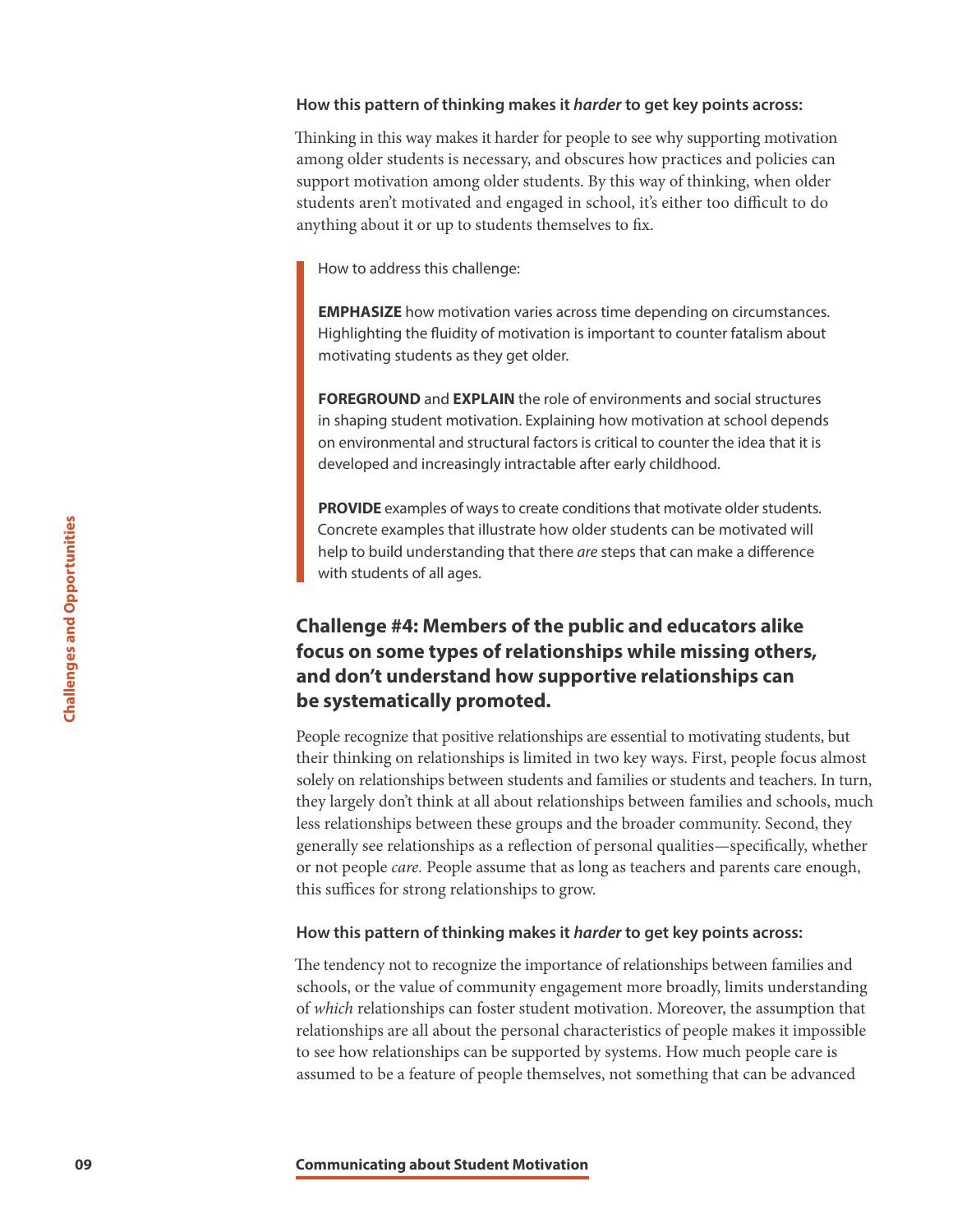through policy, programmatic, or structural changes. Put simply, people think that relationships matter for motivation, but treat them as an interpersonal issue, not a systemic one.

How to address this challenge:

**EXPLAIN** how institutional practices and resources can facilitate or undermine relationships between students, families, schools, and communities. Drawing explicit connections between institutional practices and resources on the one hand, and trusting, supportive relationships on the other is critical to bringing the role of systems more clearly into view.

**USE** examples to highlight how relationships between students' families, schools, and communities shape student motivation. For example, explaining how ongoing family engagement builds trust between families and schools and, in turn, supports student motivation can not only bring these relationships into view but also help people see how they can support motivation.

# **Challenge #5: Members of the public, and white people, in particular, frequently ignore or misunderstand how inequity, marginalization, and minoritization affect student motivation.**

Members of the public often assume that factors like socioeconomic status, gender, and especially race and ethnicity play little to no role in student motivation. White people in particular tend to downplay the role of race and ethnicity.

**10 10 Challenge #5: Members of the purintual and interactivy, marginalization, and m student motivation.<br>
<b>10 10 Explicing morpinalization, and m student motivation.**<br>
Members of the public often assume that fa<br>
g When people do draw a link between student motivation and factors like socioeconomic status, gender, or race and ethnicity, they sometimes believe that discrimination or marginalization motivates students by giving them a reason to learn and do well at school. Overcoming challenges is thought to motivate students by instilling a sense of purpose (i.e., a desire to prove others wrong, or improve one's circumstances). These patterns of thinking are much less prominent among educators than among the public.

#### **How this pattern of thinking makes it** *harder* **to get key points across:**

These ways of thinking about discrimination and marginalization obscure the need to address these issues through structural or systemic change. When people think in these ways, they assume that these issues are either not a problem or can be overcome by the personal efforts of students, families, and teachers and school administrators.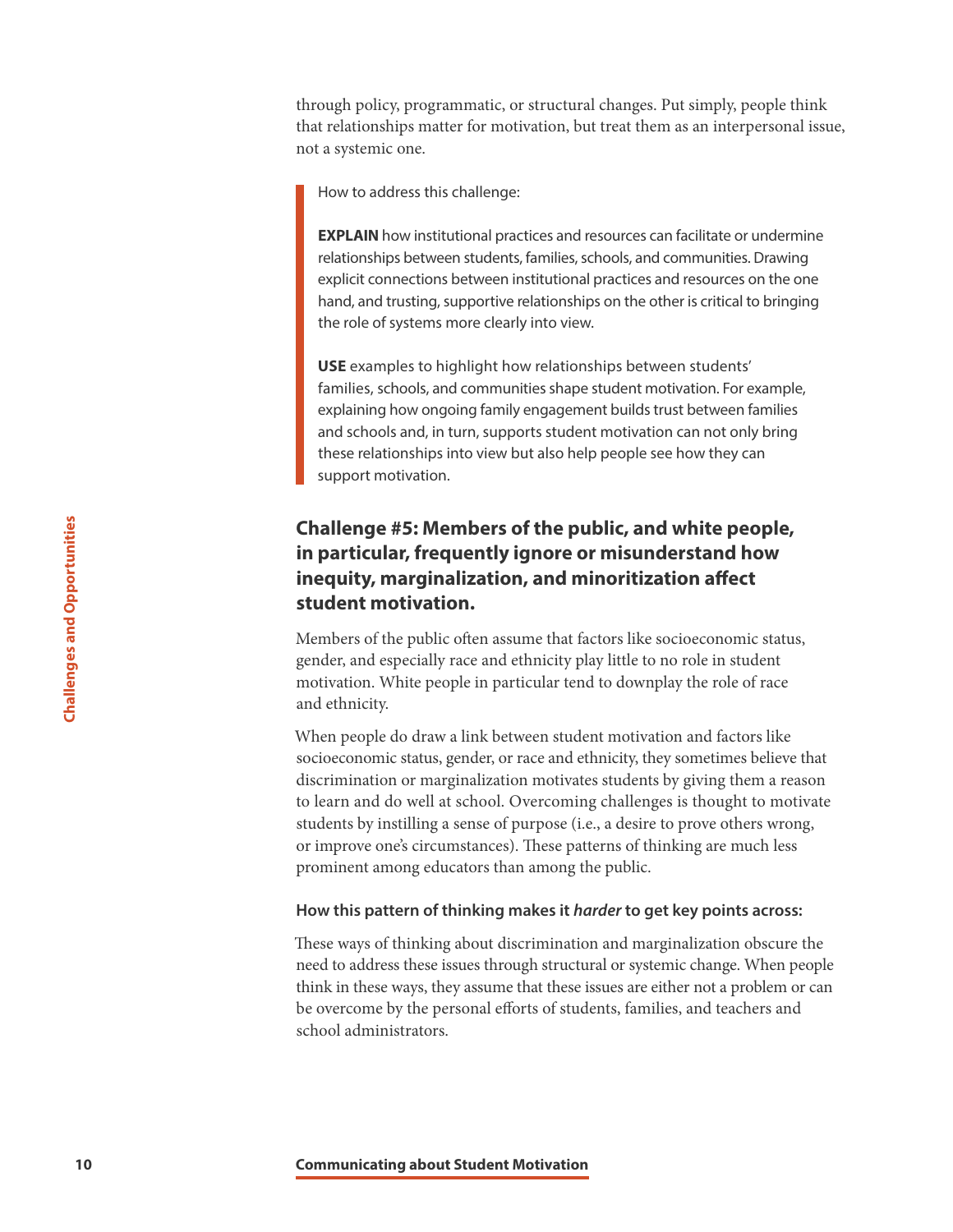How to address this challenge:

**PROVIDE** concrete examples of how inequity, marginalization, and minoritization undermine student motivation. While further research is needed to identify the best ways of explaining this, examples are almost certainly needed to concretize both the problem and appropriate solutions for people.

**BE CAREFUL** when telling stories of inequity and discrimination about individuals. While personal stories can be powerful, they are also often easily misinterpreted or explained away as the exception to the rule. Make sure to explain how environmental and structural factors shape student achievement and provide examples that encompass a diversity of people and places.

# **Challenge #6: Both members of the public and educators generally assume that differences in student motivation are due to family and group-based values and norms.**

Members of the public and educators often assume that differences in students' motivation stem from the values and norms of the groups to which students belong, namely their families, friends, and communities. When students feel less motivated to learn and do well at school, this is thought to be because their families, friends, or communities must not expect or care about learning and doing well at school.

**11 Example 1 Communication** state form the values and norm form the values and norm form the values and norm and do well at schoof families, friends, or communities must not doing well at schoof families, friends, or People often assume that students from some socioeconomic or racial and ethnic groups are more motivated than students from others, and they explain these purported differences by appealing to group culture. In particular, they often think that students from families and communities facing economic disadvantage, especially those who are Black, are surrounded by people who are less concerned with education and engaged in violent or criminal behaviors, and they frequently think that students who are Asian come from families and communities who care a great deal. In turn, they assume that students facing socioeconomic disadvantage are less motivated to learn and do well at school, while Asian students are more motivated.

#### **How this pattern of thinking makes it** *harder* **to get key points across:**

This way of thinking is rooted in and reinforces racialized and class-based narratives and stereotypes about the supposed values, expectations, and abilities of different groups in US society, and obscures how systemic factors shape learning and student motivation. It leads to racist and classist thinking that student motivation can be best supported by teachers or other adults mentoring and instilling "proper values" into certain students or their families and communities. This makes it impossible to recognize the need for structural and systemic changes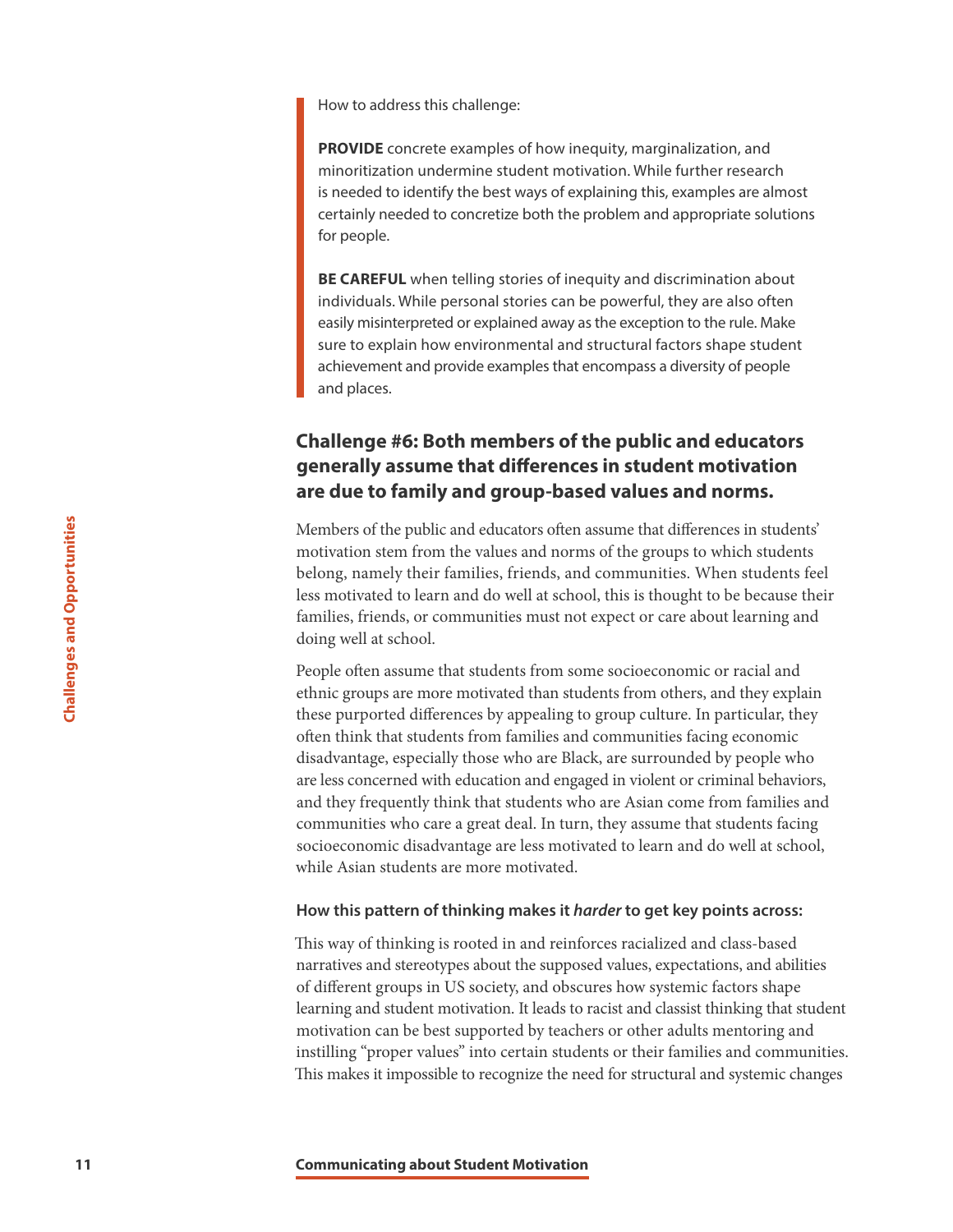to society and schools (e.g., disrupting racialized and class-based narratives and sources of oppression and exclusion, increased investment in schools and communities that face economic disadvantage and have been discriminated against, changing evaluative standards, and designing curricula that reflect and engage all students' backgrounds and perspectives).

How to address this challenge:

**BE CAREFUL** when discussing students' values. Mentions of values may accidentally trigger the idea that student motivation is a function of whether families and groups value education or not and, in turn, activate racialized and class-based narratives and stereotypes.

**EMPHASIZE** systemic factors when explaining the role of socioeconomic status, race, and ethnicity in student motivation. Focusing on educational resources and the environments is likely to foster a more structural understanding of the issue and to background problematic "culture of poverty" thinking.

# **Challenge #7: Educators are highly wary of government and administrative impositions, and the public shares this concern to a significant extent.**

**Challenge #7: Educators are high and administrative impositions, a concern to a significant extent.**<br>
Members of the public and educators both imposed by school administrations and political<br>
than help student motivation. Members of the public and educators both tend to assume that policies imposed by school administrators and policymakers are more likely to hurt than help student motivation. When thinking about policy, people's thinking goes quickly to standardized testing requirements in K-12 education, which are widely understood to be harmful to student learning. The unhelpfulness of interventionist policy is attributed to administrators and government officials being detached from the day-to-day realities of working in the classroom and students' lives, as well as concern about elections, ideological or personal beliefs, or money and power. While both the general public and educators at all levels displayed this type of thinking, 6th–12th grade educators spoke more viscerally about the experience of feeling burdened by misguided policies and expressed initiative fatigue.

#### **How this pattern of thinking makes it** *harder* **to get key points across:**

While it is, of course, true that some policies are harmful rather than helpful, the blanket suspicion of educators and the public toward administrative or government efforts is a barrier to support for structural or systemic changes to institutions and practices that *are* needed to support student motivation. The idea that policies, programs, and practices should be left up to individual institutions or educators stands in direct opposition to many of the broader changes that are needed to promote student motivation in a meaningful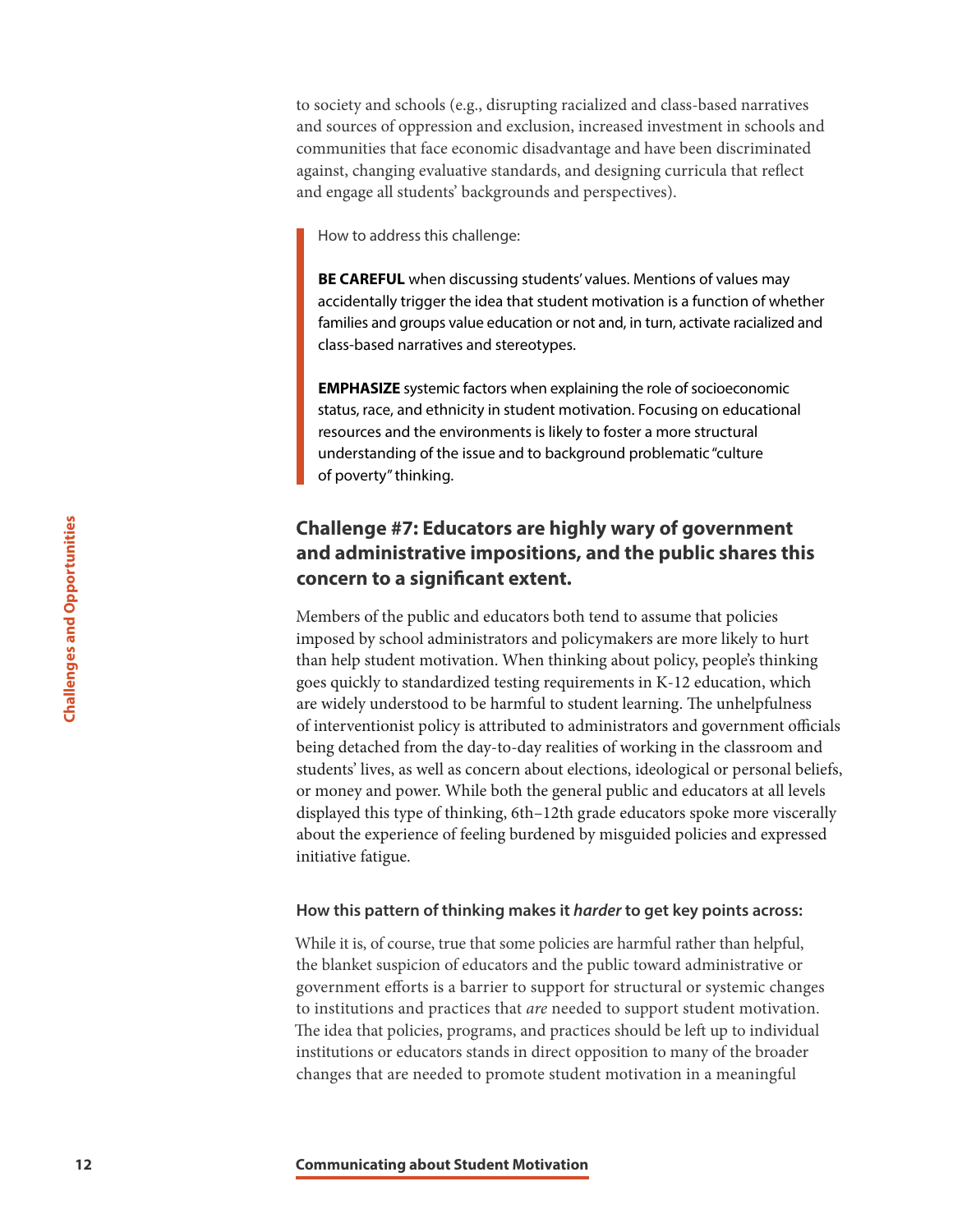and equitable way. This way of thinking can also prevent educator support for professional learning by making it seem like yet another burden or requirement being imposed on educators by outsiders.

How to address this challenge:

**FRAME** professional learning, training, and other policies as a resource or form of support for educators, especially when communicating with educators. Foregrounding how policies help educators will likely undercut the sense that they are a burden.

**AVOID** the language of "requirements" when communicating with educators. Casting policies as requirements is likely to elicit opposition.

**EMPHASIZE** how policies respond to the needs and requests of educators. When policies have been developed in conversation with educators and in response to their needs, this should be foregrounded.

## OPPORTUNITIES

# **Opportunity #1: Members of the public—especially educators—recognize that enjoyment and active involvement in the learning process are essential to student motivation.**

**13 13 Communication 13 Communication Communication Communication Communication Communication Communication Communication Communication Communication Communication Communication Communication** While the public and educators tend to think about motivation in instrumental terms, both groups also recognize it as a sense of enthusiasm and excitement that can be generated by enjoyment and engagement in learning itself. When thinking in this way, they recognize that students' enjoyment of learning—and, in turn, their motivation—is connected to students' emotional state and as such, also sensitive to a wider range of factors, both inside and outside of school. Most importantly, they think that student motivation can be supported by providing students with more opportunities to participate in or guide the learning process.

#### **How this pattern of thinking makes it** *easier* **to get key points across:**

This way of thinking enables people to recognize the complexity of motivation and the importance of the learning process. It brings into view students' *experience* of the learning process and makes it possible for people to see how practices that make students feel welcome and included can build motivation. In doing so, this type of thinking also helps combat fatalism by helping people see that motivation is sensitive to external factors and therefore changeable.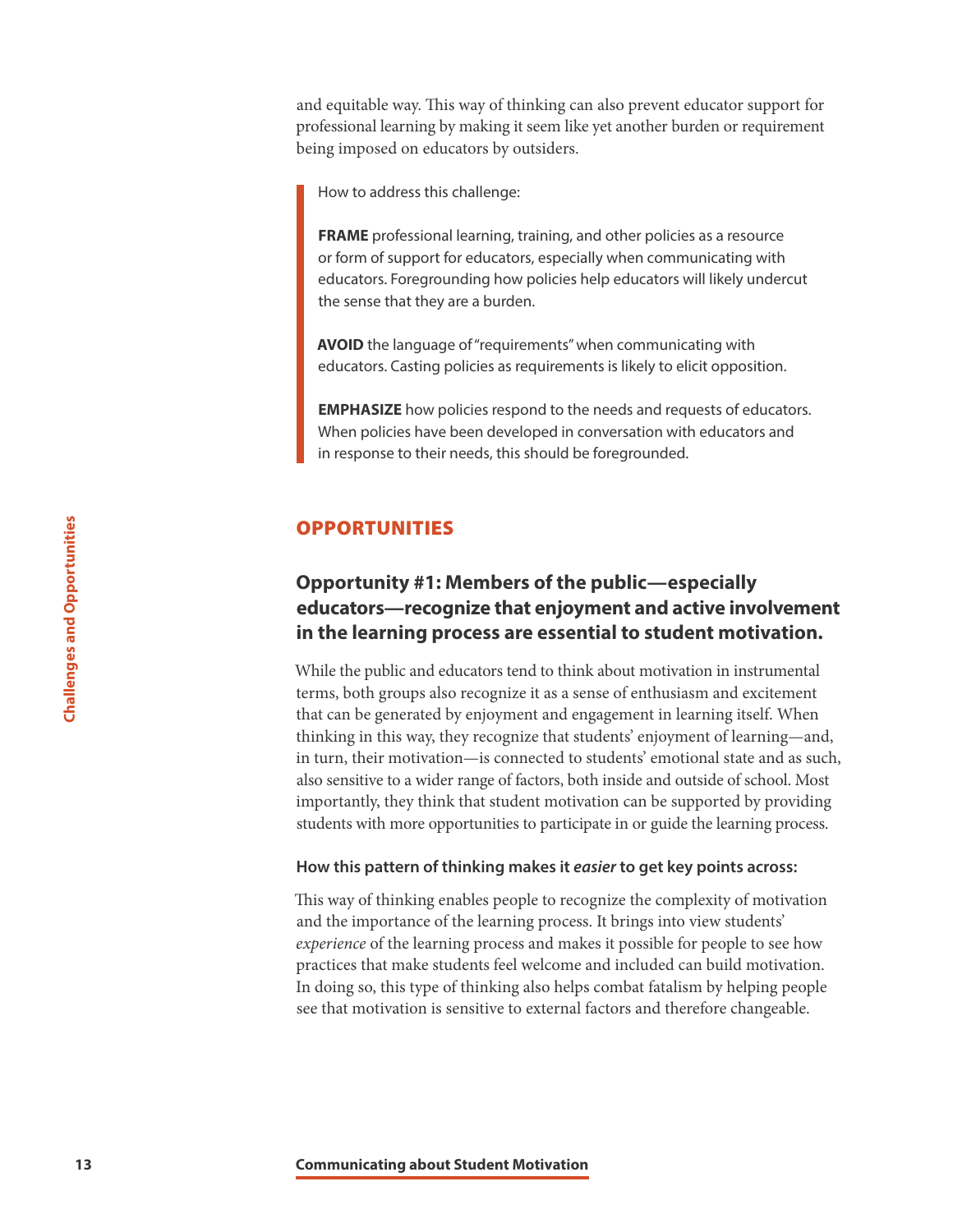How to take advantage of this opportunity:

**PROVIDE** examples of practices that promote enjoyment and active engagement in the classroom. Discussing these practices is likely to cue and expand people's recognition of how environments can be created to foster motivation.

**USE** language that conveys students' emotions and lived experiences. Bringing the emotional aspect of learning into view is likely to shift people away from a purely rewards-based understanding of how to support student motivation and toward a more holistic understanding.

# **Opportunity #2: There is widespread recognition among both members of the public and educators that student motivation matters for society.**

People recognize that education has social benefits and believe that school does and should enable people to develop skills and knowledge that allow them to positively contribute to society. And because people recognize that motivation matters for learning, they have no difficulty seeing that student motivation has consequences for society as a whole.

#### **How this pattern of thinking makes it** *easier* **to get key points across:**

**14 Example 14 Considers and Student Motivation Student Motivation**<br> **14 Consequences** for society as a whole.<br> **14 How this pattern of thinking makes it eq. (Thinking about the broader societal purpose prople towa** Thinking about the broader societal purpose and benefits of education moves people toward a more collective understanding of student motivation. This way of thinking encourages an understanding of student motivation as an issue that affects everyone and, to the extent it can be promoted, society as a whole should take steps to do so.

How to take advantage of this opportunity:

**EMPHASIZE** the broader benefits of education and supporting student motivation. Talking about these can help expand understanding of who can shape and support student motivation and, coupled with strategies to explain how student motivation can be supported, can help build support for more collective or systemic forms of action.

# **Opportunity #3: Educators and, to a lesser extent, members of the public can see how inclusive practices support student motivation.**

Educators and members of the public sometimes think of school as a second home, or a safe haven. They believe that schools are a place where students should feel safe, able to be themselves, and cared for and loved. When thinking in this way,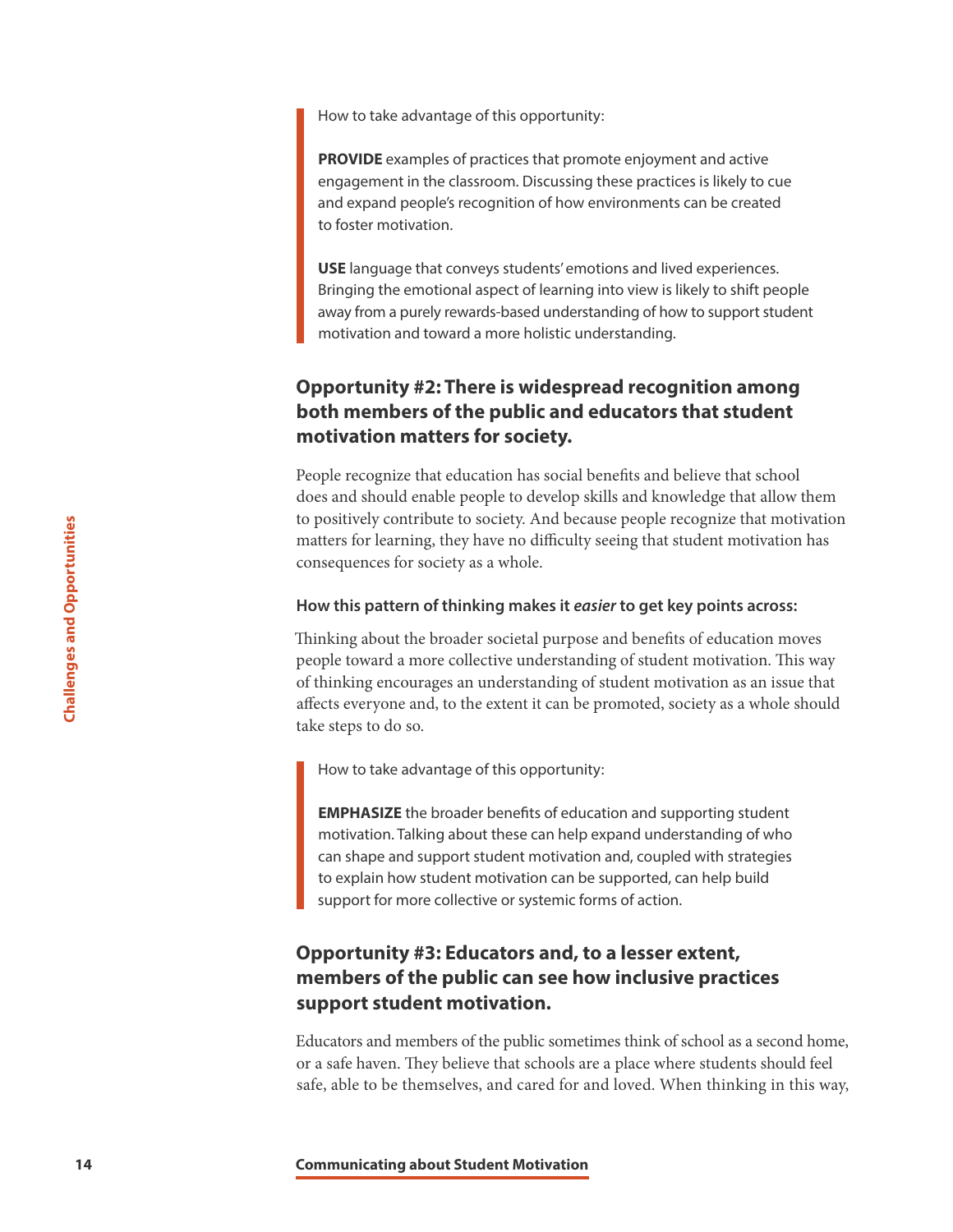they are able to recognize how inclusive practices at school, including making sure the diversity of the student body is represented in the school environment, build a sense of belonging and, in turn, motivation. More than members of the public, educators recognize the many different factors that affect whether or not a school creates an inclusive, welcoming environment, including the physical features of a school; students' relationships with teachers, administrators, and school staff; curricula; teaching and administrative practices; and evaluative criteria.

#### **How this pattern of thinking makes it** *easier* **to get key points across:**

Conceiving of school as a second home helps bring into view the school environment—particularly the importance of practices that promote inclusion and student affirmation. Educators' more expansive thinking about what it takes to create an inclusive environment encourages greater support for a range of steps to support student motivation, including providing teacher and administrative professional learning; addressing the physical infrastructure of schools; putting in place evaluative standards that promote growth, rather than comparison and competition; and fostering warm relationships between students, families, and schools.

How to take advantage of this opportunity:

**CONNECT** the school climate and environment to students' sense of security and care. Linking school environment to student's emotional experience is a way of activating and leveraging the thinking about school as a second home.

**BE EXPLICIT** that schools should be welcoming and inclusive. This language is likely to cue productive thinking about belonging.

**PROVIDE** examples of inclusive practices for members of the public. This will help to expand thinking about how inclusive environments promote motivation and concretize thinking that is often too thin or vague.

# **Opportunity #4: Educators, especially postsecondary educators, recognize that stereotypes and narratives about minoritized groups negatively affect student motivation.**

**15 15 Confidentially about Student Motivation**<br> **15 Confidentially about Student Motivation Confident Motivation Confident Motivation Challenges are sense and bout Student Motivation Challenges are examples** Although many people ignore or misunderstand inequity, marginalization, and minoritization, educators and postsecondary educators are much more attuned than members of the public to the idea that teachers and others in society can hold stereotypes about and exhibit psychological biases that harm certain students, particularly students who are Black, and/or girls and women. They understand that racialized and gendered narratives and stereotypes can lead educators and society more generally to expect different things of students from different racial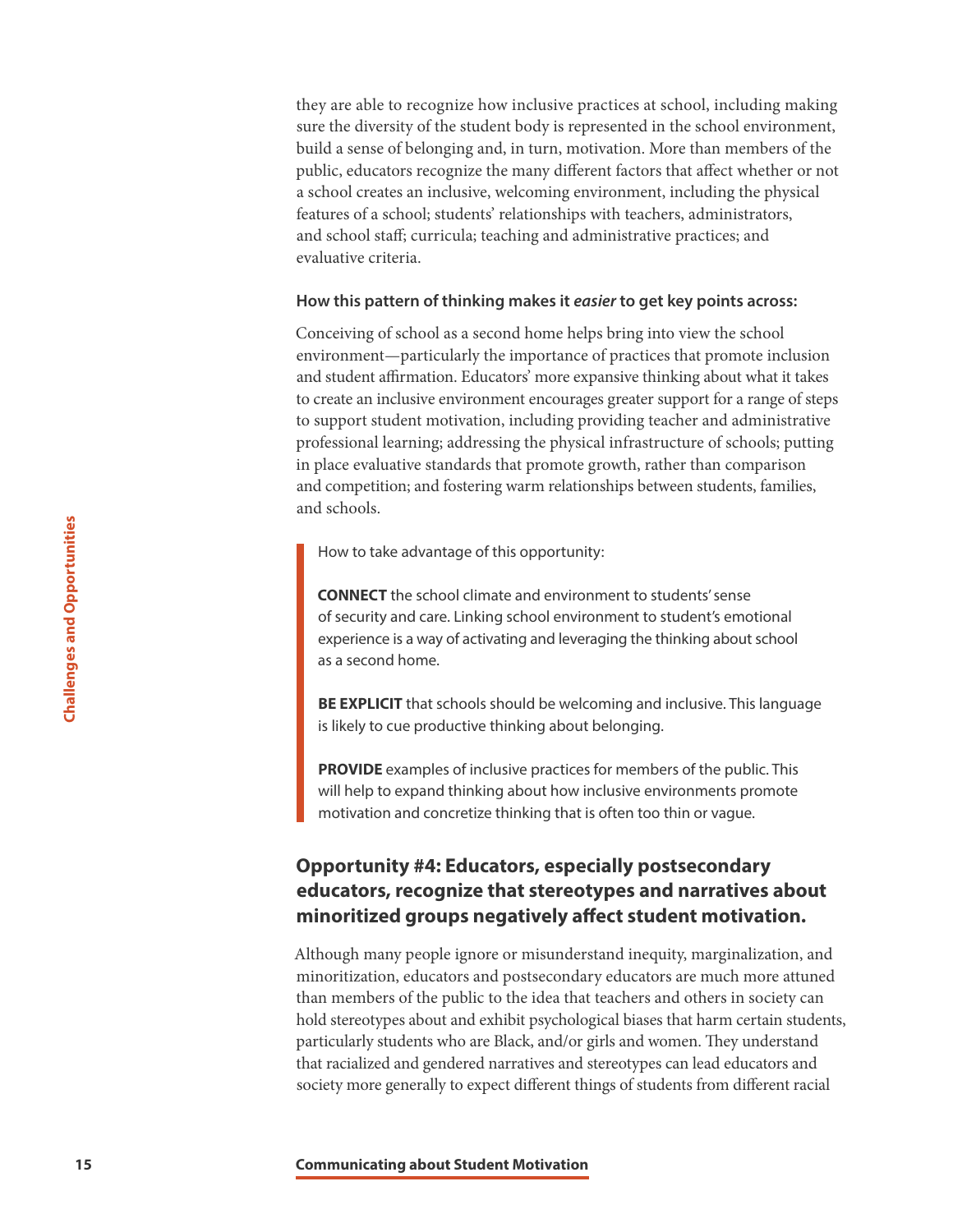and ethnic groups and different genders, or treat them differently (e.g., expecting boys and men to enjoy or do better in mathematics, while expecting girls and women to enjoy or do better in language and literacy, or disciplining students of different genders and racial and ethnic groups more or less harshly). And, in contrast to public thinking that this kind of discrimination can effectively prompt motivation, educators recognize that it more often prevents students from feeling welcome and included and, in turn, from feeling motivated.

#### **How this pattern of thinking makes it** *easier* **to get key points across:**

Educators' understanding of the continued existence and role of stereotypes and narratives about minoritized groups in the learning process encourages them to support programs to help them learn how to address potential biases. In addition, the recognition of discrimination within education potentially opens space for other systemic steps to address inequities in education. Postsecondary educators in particular often see diversifying and incorporating the perspectives of members of historically marginalized groups into curricula as a way to combat exclusion, and foster a sense of belonging and motivation.

How to take advantage of this opportunity:

**EXPLAIN** how institutional norms and key features of the institutional environment can reinforce biases. When thinking about bias, educators' focus is usually on interpersonal interactions between students and teachers, and the personal beliefs of educators. Explaining how the education system reinforces these beliefs and dynamics, as well as exclusion through things such as evaluative criteria of students, teachers, and schools, and curriculum design, is a way of further extending this productive existing understanding.

# **Opportunity #5: There is broad recognition among both educators and members of the public that the economic resources of students' families and schools affect students' motivation.**

**16 EXPLAIN** how institutional norms and key environment can reinforce biases. When force the environment Communication of the present Motion as well about a evaluative criteria of students, teading this are equal to the Educators and members of the public understand basic resources to be essential for students to be motivated to learn and do well at school. They recognize that students must be well-fed, have clean water, be physically comfortable, and have basic educational tools, like textbooks, pencils and paper, among other things. Importantly, people understand that students' access to basic life and educational resources is shaped by socioeconomic status. They recognize that families with fewer socioeconomic resources—and the schools that serve their children—are less able to provide important basic resources.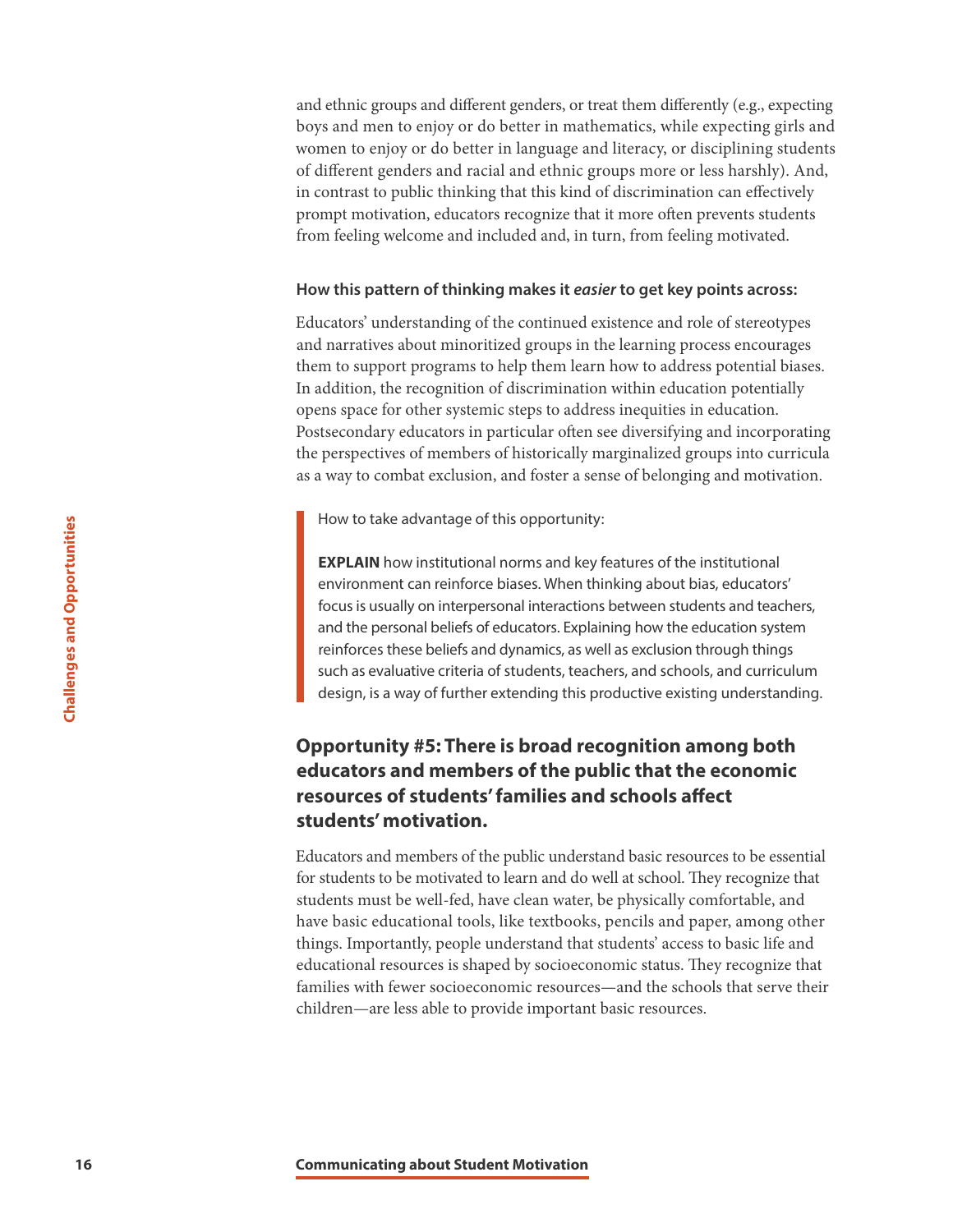#### **How this pattern of thinking makes it** *easier* **to get key points across:**

When the role of resources is salient in people's thinking, this shifts attention away from individual choices, inclinations, and values and orients people productively toward access to the material factors that shape motivation. This way of thinking enables people to see the need for greater public investment in the material needs of schools and communities facing economic disadvantage. This is a productive starting point, but it is worth noting that focusing on *basic* needs does not necessarily lead people to recognize what truly equitable forms of support look like or require.

How to take advantage of this opportunity:

**AVOID** talking about "basic" resources. Focusing on basic resources may limit support for addressing material resources to providing all schools with the same, necessary "minimum" of resources.

**EXPAND** and **EXPLAIN** the full range of ways that resources affect motivation. Explaining the various connections between material resources and motivation can leverage and expand the existing recognition that resources matter.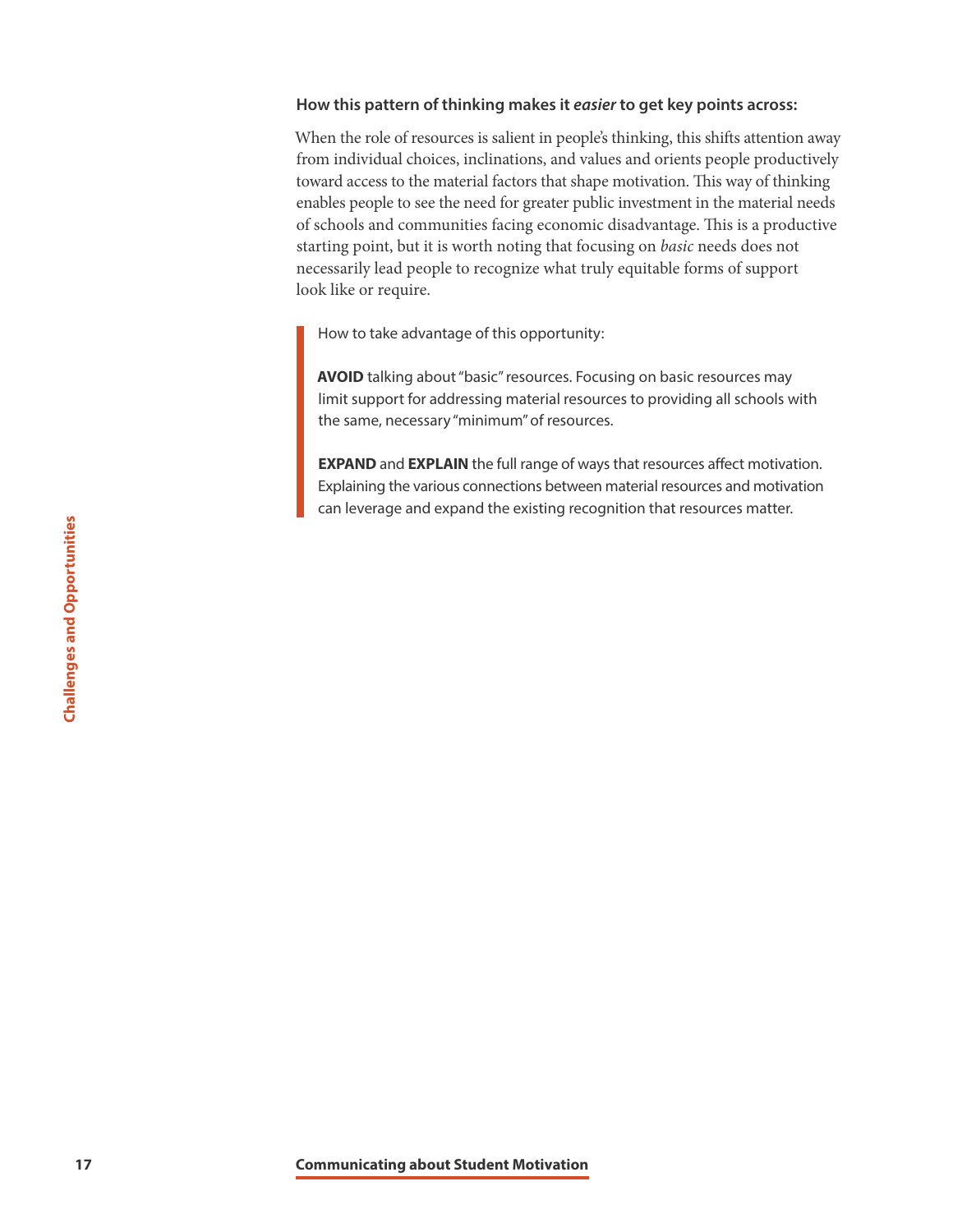## <span id="page-18-0"></span>ABOUT FRAMEWORKS

The FrameWorks Institute is a nonprofit think tank that advances the mission-driven sector's capacity to frame the public discourse about social and scientific issues. The organization's signature approach, Strategic Frame Analysis®, offers empirical guidance on what to say, how to say it, and what to leave unsaid. FrameWorks designs, conducts, and publishes multi-method, multi-disciplinary framing research to prepare experts and advocates to expand their constituencies, to build public will, and to further public understanding. To make sure this research drives social change, FrameWorks supports partners in reframing, through strategic consultation, campaign design, FrameChecks®, toolkits, online courses, and in-depth learning engagements known as FrameLabs. In 2015, FrameWorks was named one of nine organizations worldwide to receive the MacArthur Award for Creative and Effective Institutions.

Learn more at **[www.frameworksinstitute.org](http://www.frameworksinstitute.org/)**